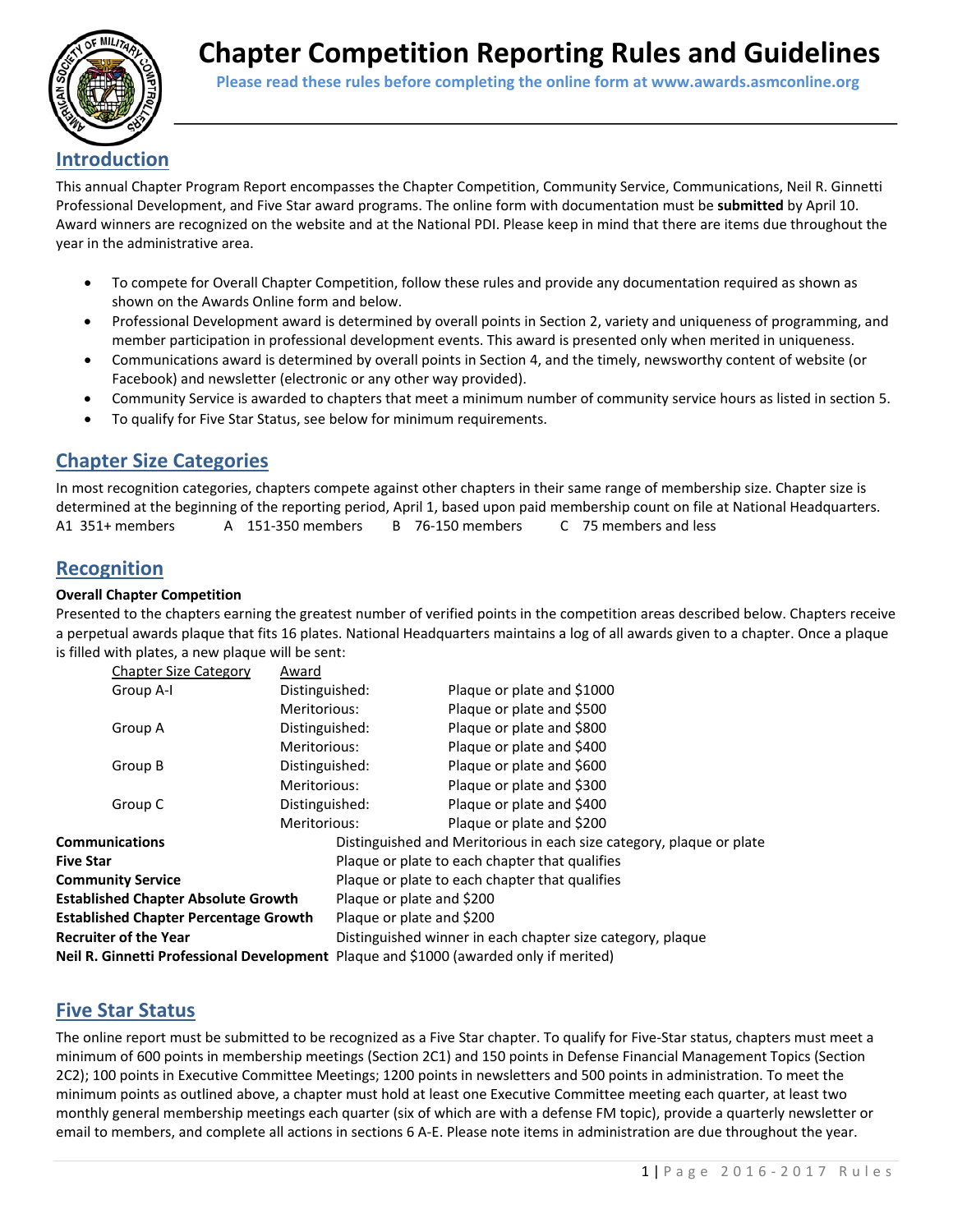

 **Please read these rules before completing the online form at www.awards.asmconline.org**

# **Membership Awards**

Recognition is made for outstanding membership results. To qualify, a chapter must have been chartered prior to the reporting period (April 1 – March 31), and must have a minimum of fifteen members at the start of the reporting period. One recruiter of the year is selected for each chapter size category, based upon the paid membership count on file at National Headquarters. Recruiter awards are based on recruitment of new members only. ASMC staff, paid consultants and instructors do not qualify for this award.

# **Reporting and Competition Areas**

## **1. Membership**

A. Membership Growth: Membership records on file with the ASMC National Headquarters will be the baseline for any item that depends upon official membership counts. Only current paid members in good standing as of 31 March will be considered when determining chapter membership counts and recruitment efforts. All membership types are counted in this category, to exclude Honorary Membership. Points for membership growth will be computed by a comparison of paid membership size on April 1, 2016 with paid membership size on March 31, 2017.

Net % increase x 25 750 points maximum

B. Membership Program: Chapter must provide detailed description that substantiates the below minimum requirements. If all requirements are not addressed in the description, the chapter will be awarded zero points.

- Established membership committee with a designated chairperson and at least two members
- Establish clearly defined membership goals and communicate these to entire membership
- Membership campaign that is communicated to the general membership and other target audiences

500 points

C. New Member Orientation Program: Chapter must provide description that clearly describes the methods used to orient new members with ASMC, both nationally and locally. If all requirements are not addressed in the description, the chapter will be awarded zero points. At a minimum program must provide a new member package with welcome letter, description of membership benefits, chapter officer listing, chapter communication, list of upcoming events, and chapter constitution and by-laws. 500 points

D. Sponsorship of Chapters: Each chapter that organizes and sponsors a new ASMC chapter chartered during the reporting year, or sponsors the revitalization of an existing chapter, will receive points. The sponsoring chapter must, at a minimum, conduct an officer training workshop, serve as advisors and provide seed money. The Director for Membership and Chapter Development must approve chapters eligible for revitalization sponsorship. Points claimed must be documented with a letter from the sponsored chapter, outlining the assistance received. **Solution** is a set of the set of the set of the set of the set of the set of the set of the set of the set of the set of the set of the set of the set of the set of the set of t

## **2. Professional Development**

A. Manuscripts: In order to qualify for points, an article must contain **at least 1,200 words** and pertain to military comptrollership as defined by the ASMC National Constitution. Points may only be claimed once for the same article, or variation of article. Articles must be original work of the author(s) and **must identify the author in the printed biography as an ASMC member of the competing chapter.** 

1) Articles published in the *Armed Forces Comptroller.* Provide list by article title and date published in AFC.

 500 points each, 1500 points maximum 2) Articles published in other professional journals. Provide list by article title and date published in AFC.

300 points each, 1200 points maximum

## B. Educational Activities:

1) Educational sessions in addition to and on different dates from regular chapter meetings.

- Subject matter should predominantly (more than 80%) include areas defined as military comptrollership by the National Constitution.
- Attendance is not restricted to ASMC members, but there must be a minimum total attendance of more than 20.
- These activities must be clearly identified and heavily promoted as being organized by the ASMC chapter, or jointly organized by the chapter and another professional association (i.e., AGA). Joint sponsorship with a government office (i.e. local civilian personnel training office, command military training) is not allowed for points.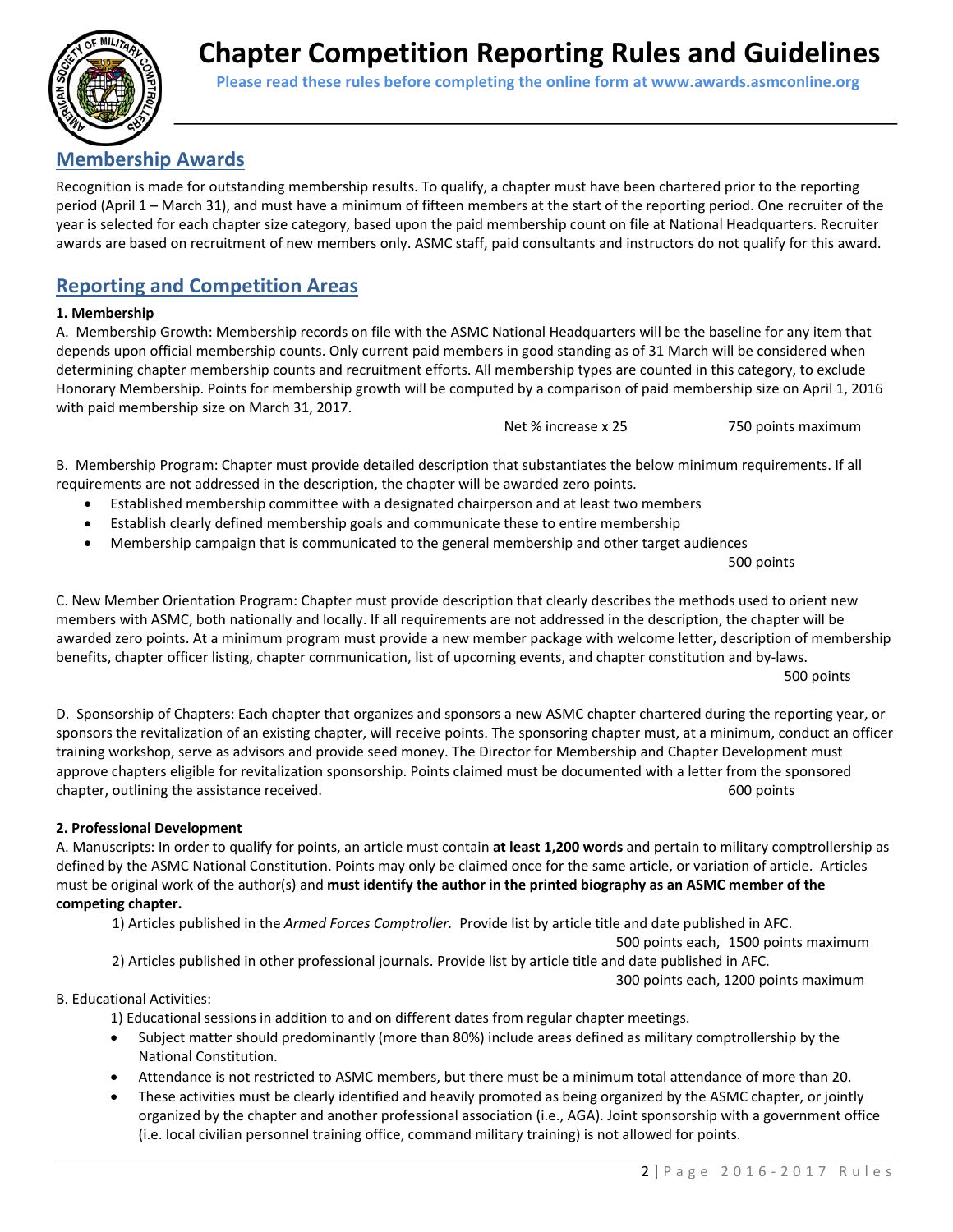



- The event must represent consecutive hours of training, not a total of several different (shorter) training events.
- Breaks and meals should not be included in calculation of training hours.
- Centrally funded EDFMT courses may not be claimed for chapter points. Only courses organized and paid by chapter may be claimed.

Points will be awarded as follows: 4800 Maximum points per year

ASMC Audio Education (minimum 60 minutes) 200 points for each session

Half day (min. of 3 hours) 400 points for each 3 hour block Full day (min. of 6 hours) 1000 points for each full day

 2) Chapters may claim 500 points for having a program to assist members with their CDFM or CDFM‐A. Chapter must provide detailed description that substantiates the below minimum requirements. If all requirements are not addressed in the description, the chapter will be awarded no points.

- An established certification committee with a designated chairperson
- Certification goals set and clearly defined to the entire chapter membership
- PR Campaign with certification benefits clearly publicized to the entire chapter membership. 500 points

3) CDFM Growth: Chapters are awarded points for growth of membership that holds active CDFM status. Points for CDFM growth will be computed by a comparison of number of active status CDFM on April 1, 2016 with number of active status CDFM on March 31, 2017. Net % increase x 10

C. Chapter Meetings: Credit will be awarded for monthly meetings of a chapter's general membership. Meeting must be organized and funded by the chapter or its membership. Monthly meeting points cannot be claimed for events, if they are already claimed under item B1.

 1) Membership Meetings: 75 points for each meeting 75 points maximum in one month 900 points maximum for the year

 2) Defense Financial Management Topic: Any of the above meetings that include a speaker on Defense Financial Management or related topic qualify for additional points. Topic must be directly/significantly related to defense financial management

> 25 points for each meeting with DFM topic 25 points maximum in one month

300 points maximum for the year

 3) Joint Meetings: Any general membership meeting, held jointly with another professional association (not a government or private sector entity), qualify for bonus points. The published program or announcement must clearly identify ASMC and the other association. **association** and the set of the set of the set of the set of the set of the set of the set of the set of the set of the set of the set of the set of the set of the set of the set of the set of the set of the

25 points maximum in one month

300 points maximum for the year

D. Executive Committee Meetings: Points will be awarded for meetings of the chapter's executive committee.

 50 points for each meeting 50 points maximum in one month

#### 600 points maximum for the year

### **3. Awards Program**

Each chapter that conducts awards programs, independent of the ASMC National Awards Program, can claim points. To receive credit for Awards Programs, provide a list of the award winners for each award category. It is recognized that a chapter's award ceremony may take place after the close of the Chapter Competition year. If this is the case, document the program and the plan to make the award. Additionally, chapters may claim points for participating in the National Awards program with a minimum of five nominations in individual based categories.

| A. Chapter Awards program (Achievement, Member of the Year, etc) | 250 points          |
|------------------------------------------------------------------|---------------------|
| B. Chapter High school scholarship programs                      | 250 points          |
| C. Chapter Member Continuing education grant programs            | 250 points          |
| D. Participation in National Individual or Team Awards Programs  | 250 points          |
|                                                                  | 1000 points maximum |
|                                                                  |                     |